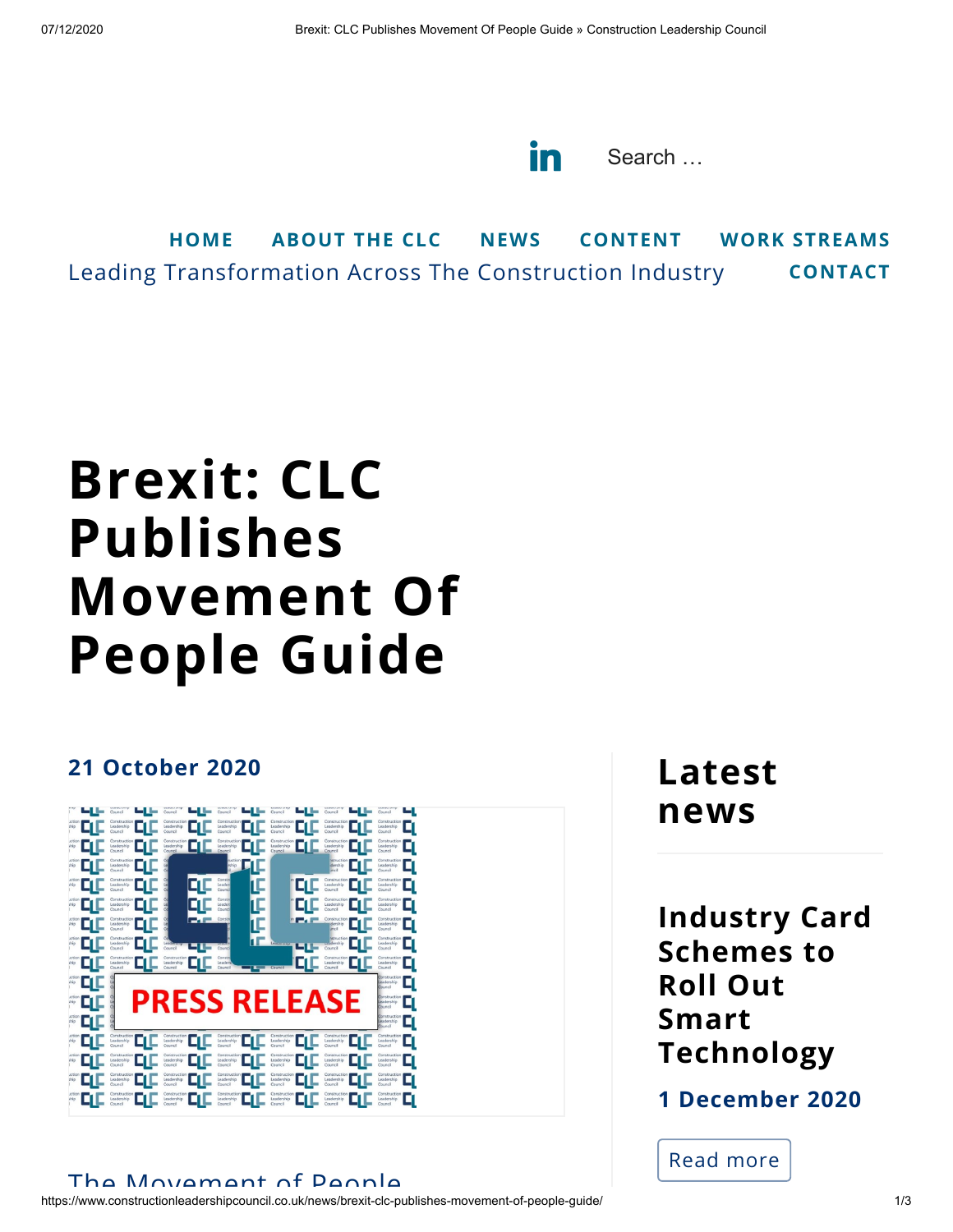The Movement of People

Workstream of the Construction Leadership Council Brexit Working Group has this week published guidance for companies on how to manage the movement of people and workers into the UK from 1 January 2021.

New Year's Eve Marks the end of the transition period, following the UK's decision to leave the European Union.

From January 1 2021, UK employers will have to abide by new rules when recruiting workers from outside of the UK, including Europe.

Read the press notice **[here.](https://www.constructionleadershipcouncil.co.uk/wp-content/uploads/2020/10/CLC-Press-Release-Brexit-CLC-Publishes-Movement-Of-People-Guide-Immed.-21-October-2020.pdf)**

Read the CLC guidance **[here.](https://www.constructionleadershipcouncil.co.uk/wp-content/uploads/2020/10/EU-Exit-Business-Readiness_Movement-of-People-what-should-you-be-doing-now_V1.pdf)**

**Spending Review can give [confidence](https://www.constructionleadershipcouncil.co.uk/news/spending-review-can-give-confidence-to-sector/) to sector**

**27 November 2020**

Read [more](https://www.constructionleadershipcouncil.co.uk/news/spending-review-can-give-confidence-to-sector/)

**[Construction](https://www.constructionleadershipcouncil.co.uk/news/construction-output-grew-by-2-9-in-september-2020-and-by-41-7-in-q3-2020/) Output grew by 2.9% in September 2020 and by 41.7% in Q3 2020**

**12 November 2020**

Read [more](https://www.constructionleadershipcouncil.co.uk/news/construction-output-grew-by-2-9-in-september-2020-and-by-41-7-in-q3-2020/)

**Refreshed structure of the CLC [announced](https://www.constructionleadershipcouncil.co.uk/news/refreshed-structure-of-the-clc-announced/)**

**9 November 2020**

Read [more](https://www.constructionleadershipcouncil.co.uk/news/refreshed-structure-of-the-clc-announced/)

**Unlock [Levelling](https://www.constructionleadershipcouncil.co.uk/news/unlock-levelling-up-with-fourth-zone/) Up With 'Fourth**